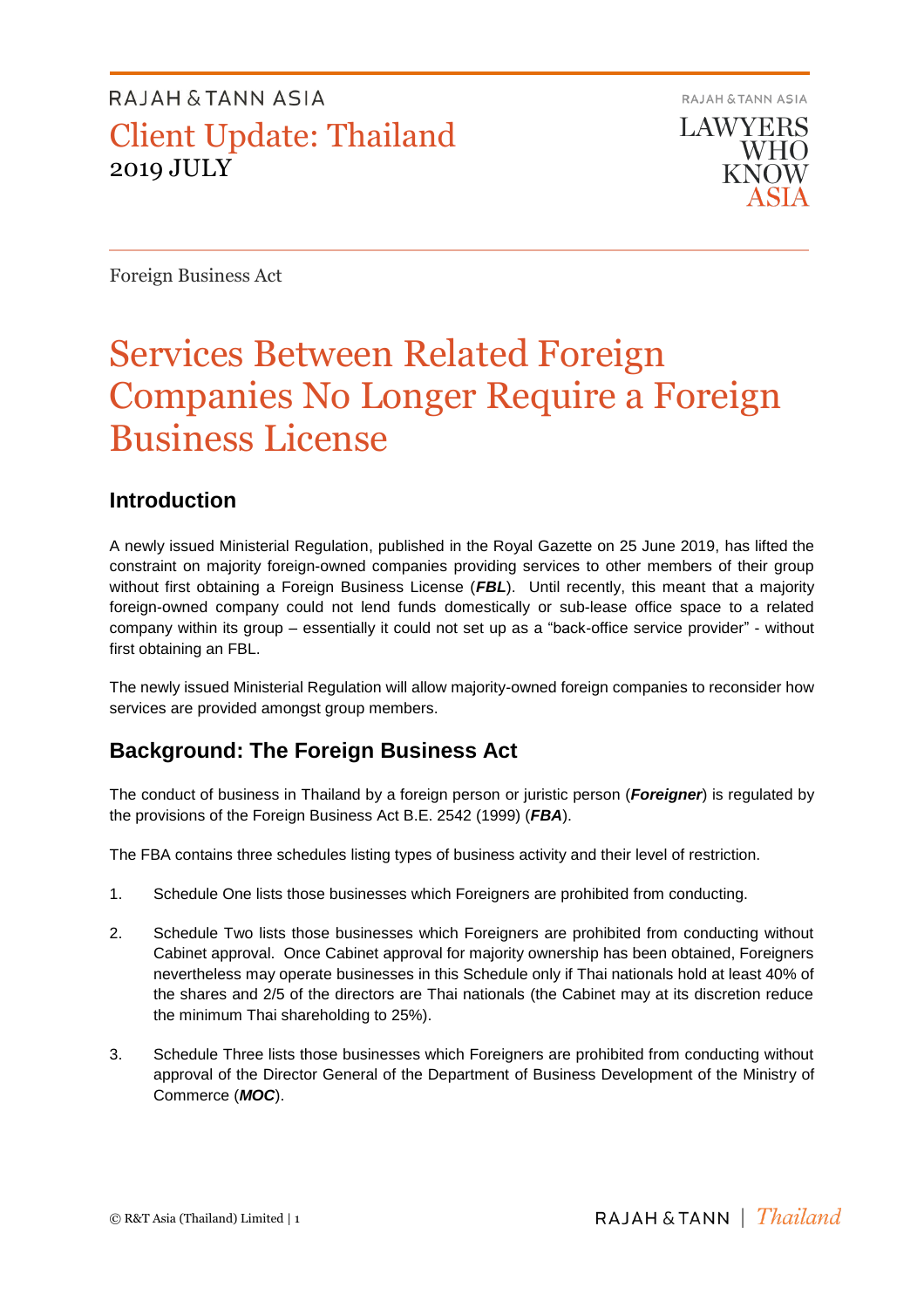RAJAH & TANN ASIA **LAWYERS WHO KNOW** 

Foreign Business Act

Schedule Three includes, in Clause 21, "the provision of services other than those specified by the Ministerial Regulations". Clause 21 operates as a catch-all provision which encompasses most "consulting" and service-oriented businesses. Certain service businesses are excluded from the FBA by way of Ministerial Regulations, which recently include financial institution business, life and non-life insurance according to the laws governing such businesses, representative office and regional office pursuant to the Rules of the Prime Minister's Office on Establishment of Visa and Work Permit Service Center B.E. 2540 (1997).<sup>1</sup>

A Foreigner seeking approval to conduct a business in Schedule Three must submit an application to the Director General of the MOC's Department of Business Development (*DBD)*. The Director General has 60 days in which to review the application and make a decision on the issuance of an FBL

In reality, the 60 day review period is not calculated from the date of submission of the application, but from the date on which the decision making body considers it has received sufficient documentation and allowed the applicant make the application submission fee. Further requests for supporting documentation/additional information are typically made by the officials in almost every case.

### **New Ministerial Regulation: List of Three New Services Excluded from the Foreign Business Act**

A new Ministerial Regulation was published in the Royal Gazette on 25 June 2019 prescribing three further types of service businesses which do not require an FBL.

The three service businesses mentioned in the Ministerial Regulation are as follows:

- (1) the service business of domestic (and not foreign) lending between related juristic persons;
- (2) the service business of office space rental with utilities between related juristic persons; and
- (3) the service business of providing consultation between related juristic persons, only in the areas of administration, marketing, human resource and information technology.

Many of these services are those which group companies would routinely provide to each other from time to time or which they may elect one particular entity to provide in the sense of being a "back-office service provider".

j <sup>1</sup> According to the Ministerial Regulations Prescribing Service Businesses Which Do Not Require a Foreign Business License B.E. 2556 (2013), No. 2 B.E. 2559 (2016) and No. 3 B.E. 2560 (2017).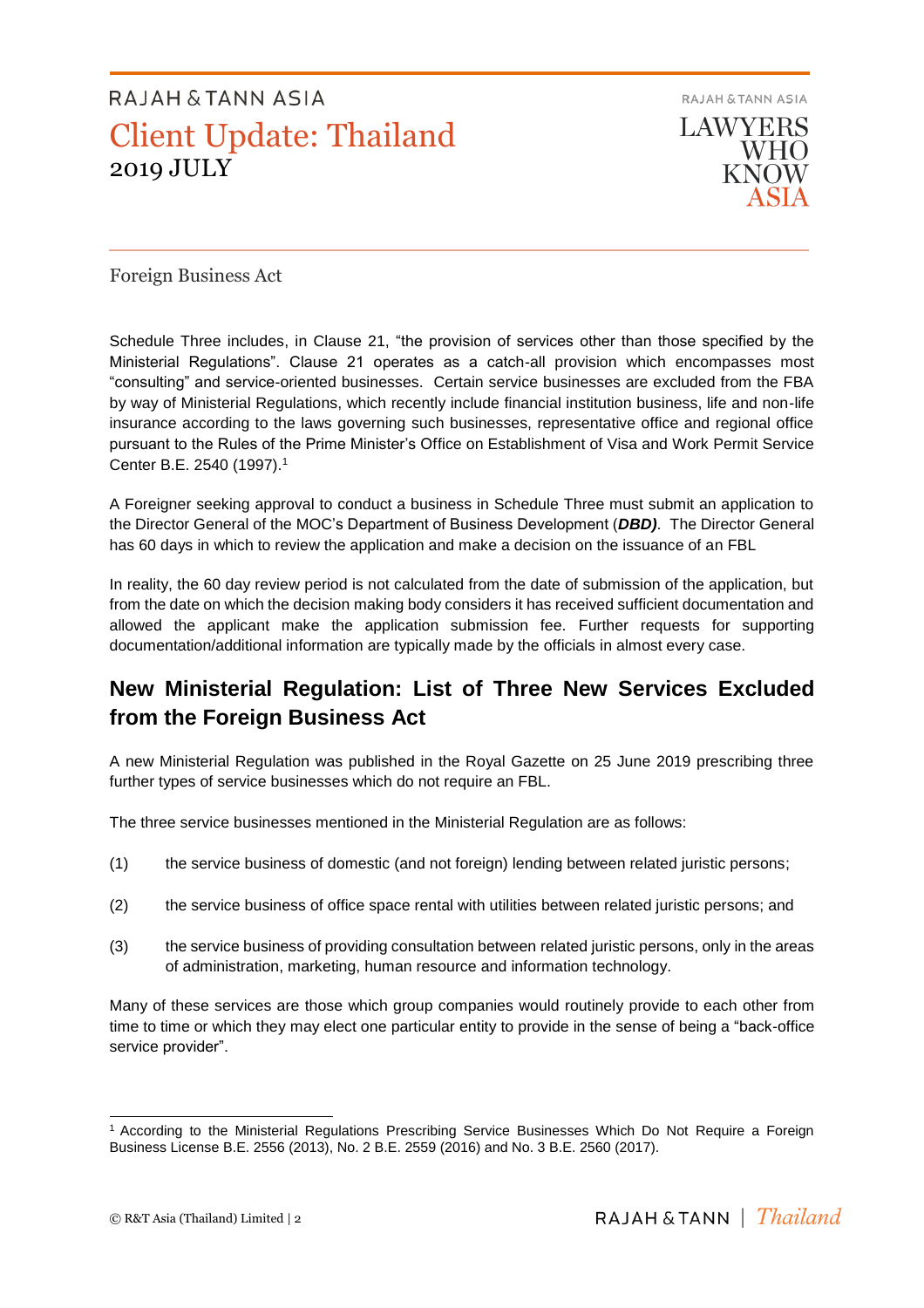

Foreign Business Act

We note that the exemption does not cover other key practices that we often see group companies wish to undertake, such as lending offshore to a related juristic person or the provision of guarantees to other group members.

### **What is a Related Juristic Person?**

According to the Ministerial Regulation, a related juristic person has any one of the following characteristics:

- (1) Shareholders or partners exceeding one half of the total number [of shareholders or partners] in one juristic person are also shareholders or partners exceeding one half of the total number [of shareholders or partners] in another juristic person;
- (2) Shareholder(s) or partner(s) holding shares or being a partner constituting twenty five percent or more of the capital of one juristic person also holds shares or is partner constituting twenty five percent or more of the capital of another juristic person;
- (3) One juristic person holds shares or is a partner constituting twenty five percent or more of the capital of another juristic person;
- (4) Directors or partners with management power exceeding one half of a total number [of directors or partners] in one juristic person are also directors or partners with management power exceeding one half of a total number [of directors or partners] in another juristic person.

\* \* \*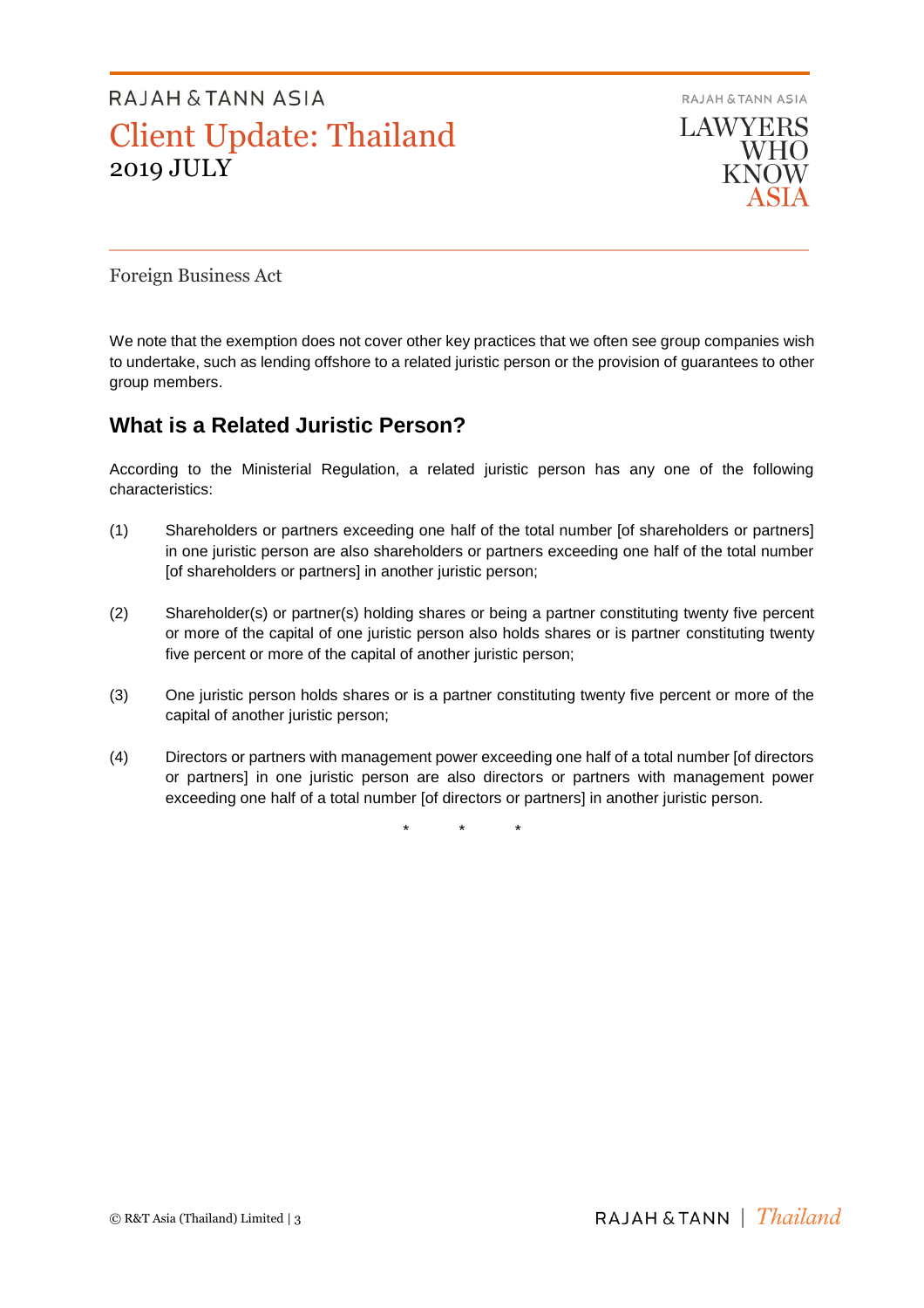# **Contacts**



**Surasak Vajasit** Managing Partner

D (66) 2656 1991 F (66) 2656 0833 surasak.v@rajahtann.com



**Melisa Uremovic** Partner

D (66) 2656 1991 F (66) 2656 0833 melisa.u@rajahtann.com



**Pakpoom Suntornvipat** Partner

D (66) 2656 1991 F (66) 2656 0833 pakpoom.s@rajahtann.com



**Piroon Saengpakdee** Partner

D (66) 2656 1991 F (66) 2656 0833 piroon.s@rajahtann.com



**Nattarat Boonyatap** Partner

D (66) 2656 1991 F (66) 2656 0833 nattarat.boonyatap@rajahtann.com



**Supawat Srirungruang** Partner

D (66) 2656 1991 F (66) 2656 0833 [supawat.s@rajahtann.com](mailto:supawat.s@rajahtann.com)



**Visitsak Arunsuratpakdee** Partner

D (66) 2656 1991 F (66) 2656 0833 [visitsak.a@rajahtann.com](mailto:visitsak.a@rajahtann.com)



**Saroj Jongsaritwang** Partner

D (66) 2656 1991 F (66) 2656 0833 [saroj.jongsariwang@rajahtann.com](mailto:saroj.jongsariwang@rajahtann.com)



**Chotiwit Ngamsuwan** Partner

D (66) 2656 1991 F (66) 2656 0833 chotiwit.n@rajahtann.com



**Dussadee Rattanopas** Partner

D (66) 2656 1991 F (66) 2656 0833 dussadee.rattanopas@rajahtann.com

**RAJAH & TANN ASIA** 

**LAWYERS** WHO **KNOW** ASIA

RAJAH & TANN | *Thailand*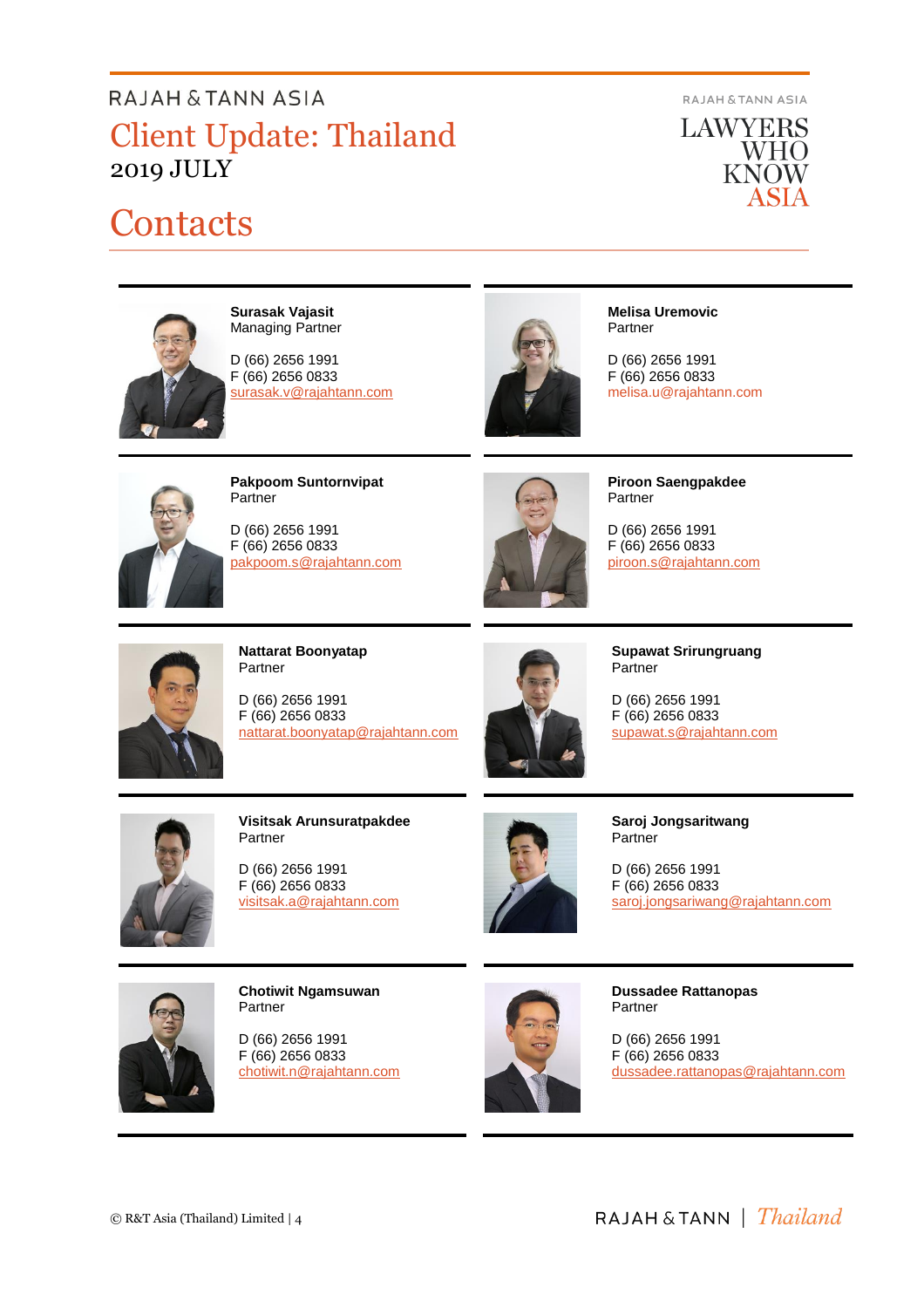# Our Regional Contacts

#### RAJAH & TANN | Singapore

**Rajah & Tann Singapore LLP** T +65 6535 3600 F +65 6225 9630 sg.rajahtannasia.com

#### R&T SOK & HENG | Cambodia

**R&T Sok & Heng Law Office** T +855 23 963 112 / 113 F +855 23 963 116 kh.rajahtannasia.com

RAJAH & TANN 立杰上海 SHANGHAI REPRESENTATIVE OFFICE | China

**Rajah & Tann Singapore LLP Shanghai Representative Office** T +86 21 6120 8818 F +86 21 6120 8820 cn.rajahtannasia.com

#### ASSEGAF HAMZAH & PARTNERS | Indonesia

**Assegaf Hamzah & Partners**

**Jakarta Office** T +62 21 2555 7800 F +62 21 2555 7899

#### **Surabaya Office**

T +62 31 5116 4550 F +62 31 5116 4560 www.ahp.co.id

#### RAJAH & TANN | Lao PDR

**Rajah & Tann (Laos) Co., Ltd.** T +856 21 454 239 F +856 21 285 261 la.rajahtannasia.com

#### **CHRISTOPHER & LEE ONG** | Malaysia

**Christopher & Lee Ong** T +60 3 2273 1919 F +60 3 2273 8310 www.christopherleeong.com

#### RAJAH & TANN NK LEGAL | *Myanmar*

**Rajah & Tann NK Legal Myanmar Company Limited** T +95 9 7304 0763 / +95 1 9345 343 / +95 1 9345 346 F +95 1 9345 348 mm.rajahtannasia.com

**GATMAYTAN YAP PATACSIL GUTIERREZ & PROTACIO (C&G LAW)** | *Philippines* 

**Gatmaytan Yap Patacsil Gutierrez & Protacio (C&G Law)**  T +632 894 0377 to 79 / +632 894 4931 to 32 / +632 552 1977 F +632 552 1978 www.cagatlaw.com

#### RAJAH & TANN | Thailand

#### **R&T Asia (Thailand) Limited** T +66 2 656 1991 F +66 2 656 0833 th.rajahtannasia.com

RAJAH & TANN LCT LAWYERS | Vietnam

#### **Rajah & Tann LCT Lawyers**

**Ho Chi Minh City Office**

T +84 28 3821 2382 / +84 28 3821 2673 F +84 28 3520 8206

#### **Hanoi Office**

T +84 24 3267 6127 F +84 24 3267 6128 www.rajahtannlct.com

Member firms are constituted and regulated in accordance with local legal requirements and where regulations require, are independently owned and managed. Services are provided independently by each Member firm pursuant to the applicable terms of engagement between the Member firm and the client.



### **RAJAH & TANN ASIA**